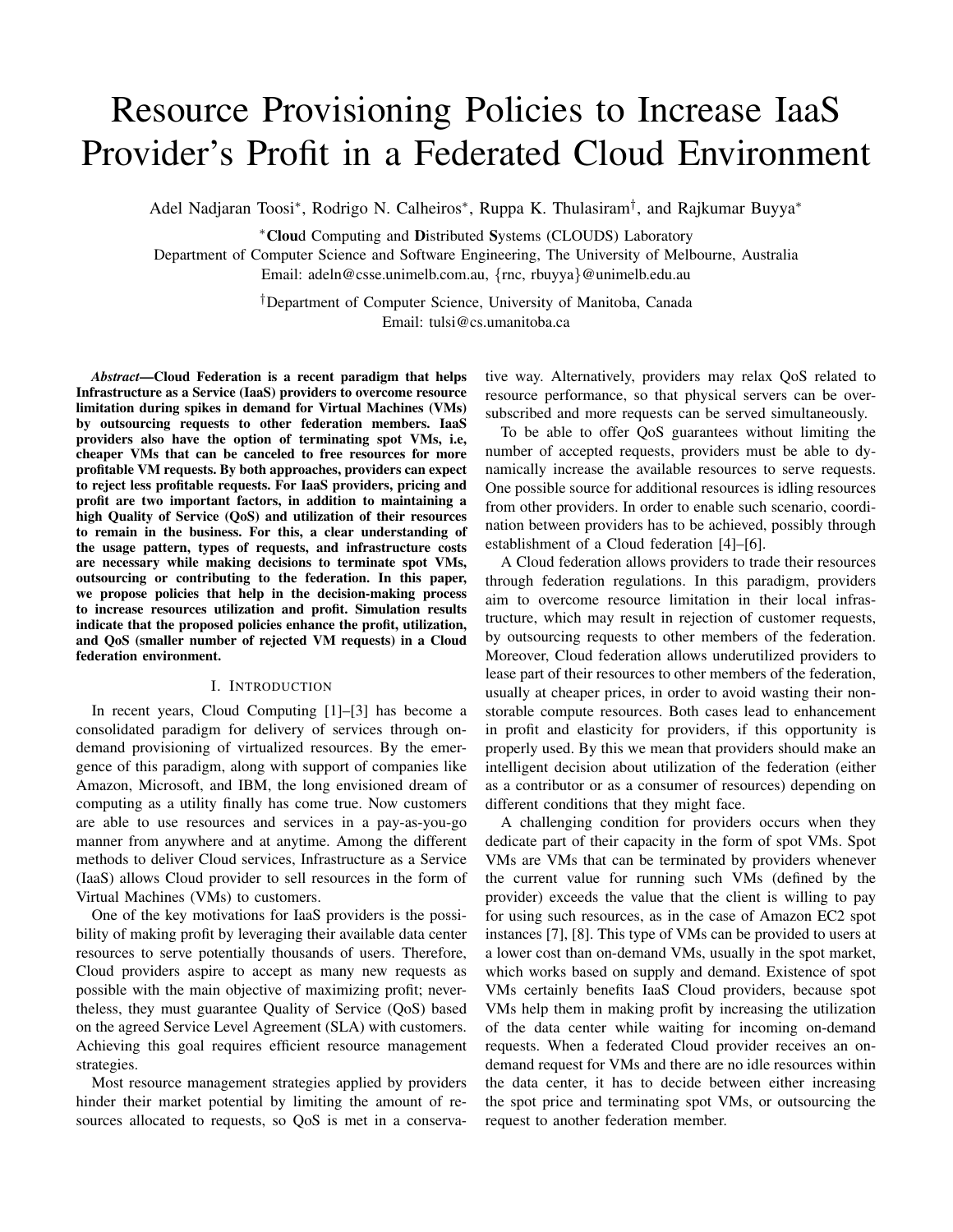Decision on outsourcing requests or renting part of idling resources to other providers is a complex problem that has been surveyed by several studies [9], [10]. To the best of our knowledge, the work in this paper is the first attempt to incorporate the outsourcing problem with option of terminating spot VMs within a data center. Our main objective is to maximize a provider's profit, by accommodating as many on-demand requests as possible. Our main contribution is proposing policies that help making decisions when providers have different choices regarding incoming requests: rejecting, outsourcing, or terminating spot leases to free resources for more profitable requests<sup>1</sup>.

The remainder of this paper is organized as follows. In section II, we define the system model, including Cloud federation as well as customers and providers interaction. Section III describes the proposed policies and formalizes the decision equations. Evaluation and experimental environment are presented in section IV. Related work is reviewed in section V. Finally, we conclude our work and present future works in section VI.

#### II. SYSTEM MODEL

In this section, firstly, we describe the interaction between customers and providers including different types of services. Afterward, the scenario, assumptions, and requirements for Cloud federation are discussed.

#### *A. Interaction between customers and providers*

Cloud computing providers, specifically IaaS providers, offer different types of VMs with different QoS and pricing models that help them support different types of applications and fulfill customers' requirements. This variety of QoS and pricing models also gives them more flexibility in resource management and to increase utilization. For example, Amazon Elastic Compute Cloud (EC2) [7], [8] offers three different pricing models, *on-demand*, *reserved* and *spot*.

In this work, we consider the scenario where providers support two different levels of QoS and pricing models which are mostly based on Amazon pricing models. By providers, we mean the set of autonomous IaaS Cloud providers who own a data center and serve a number of customers. Customers are either private users or other SaaS and PaaS providers, who submit requests to IaaS providers for instantiating VMs in either *on-demand* or *spot* types, based on their requirements.

On-demand VMs allow customers to pay for compute capacity by its hourly usage without a long-term commitment. Customers request for VMs, which are provisioned to them if the provider possesses enough resources, otherwise the request is rejected. After instantiation of VMs, customers can retain machines as long as they need them.

Spot VMs allow customers to reduce the cost of using VMs by accepting the risk of being canceled in favor of customers willing to pay more for the same resources. In this model, customers submit a spot VM request, including the number of spot VMs they want to instantiate, and the maximum price they are willing to pay per VM/hour, that is called bid. If the bid exceeds the current price, the request is served and VMs are instantiated. Otherwise, no VM is launched and the request remains in a pending state in the queue until the spot price goes below the bid price. VMs will run until either the customer decides to terminate them or the price goes above the bid.

The provider charges the customer based on the current price, which is calculated based on the minimum bid of running VMs in the system [11]. There is a correlation between resource availability and current price. In case of resource shortage, the provider terminates VMs of low bid and replaces them with higher bid VM requests or on-demand requests. Consequently, bidding at higher price decreases the likelihood of VM termination by the provider.

Here, we consider two types of spot VM requests: *onetime* and *persistent*. One-time are spot requests that are not restarted after termination by providers, whereas persistent are spot requests that are kept in the data center to be re-executed until completed. Providers automatically instantiate new VMs for the persistent request each time the current spot price goes below the bidding price of the persistent request.

The difference between on-demand and spot lies only in the guarantee about resources availability. Other QoS characteristics of VMs (such as memory and CPU power) are the same for both models and they are enforced by providers. Moreover, we assume that the user request has to be entirely served in the same data center.

In this study, we assume that infrastructure providers commit the actual amount of resources required by VMs, regardless of the actual users' usage pattern. This means that the resource manager does not apply methods of consolidation to increase the capacity of the data center [12], [13]. For instance, if two VMs requiring 1 unit of processing (e.g. EC2 compute unit<sup>2</sup>) and they are running on the same physical node with two units of processing, the resource manager will not initialize another VM on that node, even if VMs are not using the total computing power allocated to them.

Considering that under-provisioning of resources may lead to violations in SLAs with customers, providers have to use other methods to serve new on-demand requests and thus increase their profit. One alternative is increasing the spot VM price, which leads to cancellation of spot VMs and more room for on-demand requests. Another alternative is acquiring resources from other Cloud providers that can be used to serve new on-demand requests. To make this scenario possible, it is important that providers engage in a federation so that they sell idle resources to other federation members in a lower price than the customer's price. In exchange, they are also able to buy resources from other members when the demand increases for their resources. Interaction between federation members is detailed next.

<sup>&</sup>lt;sup>1</sup>In this paper, terms VM and resource are used interchangeably.

<sup>&</sup>lt;sup>2</sup>1 EC2 Compute unit (ECU) is equivalent to a 1.0-1.2 GHz 2007 Opteron or 2007 Xeon processor.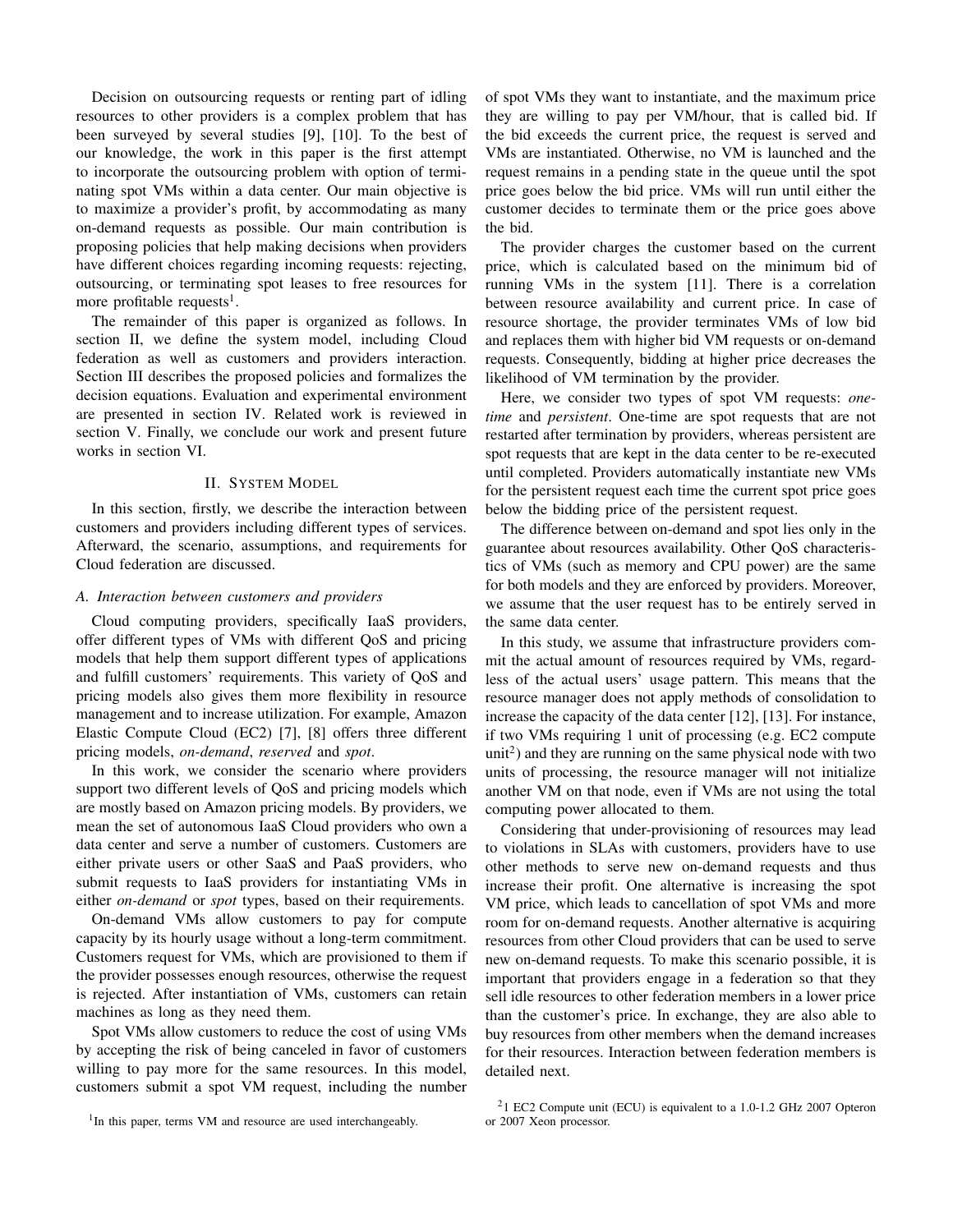#### *B. Cloud Federation*

The Cloud federation scenario used in this paper is presented in Figure 1, which is mostly inspired by the InterCloud project [5]. Each provider is autonomous, and has its own customers. Federation can help providers to absorb overloads due to spikes in demand. At the center of this model, the *Cloud Exchange* service plays the role of information service directory. With the aim of finding available resources from the members of federation, providers send an inquiry to the Cloud Exchange Service in case of shortage of local resources. The Cloud Exchange is responsible for generating a list of providers with corresponding service prices that can handle the current request. Therefore, the resource availability and price list is used by providers to find suitable providers where requests can be redirected to.

Decision on allocating additional resources from a federated Cloud provider is performed by a component called *Cloud Coordinator*. The amount of idling capacity each provider shares with other members and the way providers price their resources is also decided by the Cloud Coordinator. These decisions significantly affect the profit of providers, and thus they are of paramount importance for the successful adoption of the federation paradigm by Cloud providers. Moreover, agreements between federation members are necessary in order to make the federation profitable to all its members. We call these agreements *Federation Level Agreement* (FLA).

In this study, FLA requires that each provider dynamically prices its contributed resources (VMs) based on the idling capacity of its data center. Therefore, the instant federation price of a resource per hour can be computed as

$$
F = \frac{M_p - M_{idle}}{M_p} \cdot (F_{max} - F_{min}) + F_{min} \quad , \qquad (1)
$$

where F is the resource's federation price;  $M_p$  and  $M_{idle}$  are total capacity and idling capacity of the provider data center respectively,  $F_{max}$  is the on-demand VM price to customers and  $F_{min}$  is the minimum profitable price for the provider. The provider does not sell resources for prices smaller than  $F_{min}$ . We discuss later in Section IV about  $F_{min}$  that is anything larger than the price that compensates costs of keeping nodes of the data center up.

This pricing mechanism facilitates load balancing between federated providers, since it results in cheaper price for providers with larger amount of resources.



Fig. 1. Cloud Federation Architecture

A relevant issue about this mechanism is whether it reveals sensitive information about the provider, such as a provider's actual resource utilization (which might lead to inferences about a provider's revenue). Nevertheless, Equation 1 does not reveal such sensitive information, since providers are free to advertise a subset of their resources, and thus members cannot determine the overall utilization of other member's resources.

Considering the above scenario and assumptions, various policies are proposed in the next section to investigate how different decisions made by providers affect their profit and reputation with customers, when they provide the mentioned types of services.

#### III. PROPOSED POLICIES

A Cloud provider may receive a request for on-demand VMs from its customer. Due to unavailability of resources, this request may not be served locally without violating QoS for other running VMs. Under such circumstances, the provider might decide to cancel a sufficient number of spot VMs (lowest bid first) to be able to accommodate more profitable on-demand requests. Also providers may look up to the federation, which provides an opportunity for outsourcing local requests to other members. In this case, an on-demand request received by a Provider A is actually served with resources from a Provider B. Provider B charges Provider A at the federation cost as given in Equation 1, which is typically lower than the prices that both Provider A and Provider B would charge the on-demand customers.

We propose policies that help the provider to increase profit, resource utilization, and user satisfaction, when providers are federation members and benefit from outsourcing requests and also they are able to terminate spot VMs for serving ondemand requests. These policies only address the possibility of outsourcing on-demand requests. Outsourcing spot requests is not considered in the current work, since the proposed policies are not designed to handle highly fluctuating prices of spot VMs.

To this end, we describe the proposed policies, which differ in how they handle new on-demand requests when they cannot be served by available local resources.

*1) Non-Federated Totally In-house (NFTI):* In this policy, firstly providers consider termination of spot VMs with lower bids to accommodate a more profitable on-demand request. If this action does not release enough resources for the new ondemand request, it is rejected. This policy is considered as a base policy in order to allow verification of maximum profit a provider can make without the federation.

*2) Federation-Aware Outsourcing Oriented (FAOO):* In this policy, each fully utilized provider firstly checks the Cloud exchange service for available offers by other members. Then, it outsources the request to the provider that offers the cheapest price. If outsourcing is not possible, Spot VMs are terminated as a last resort to accommodate the new on-demand request. This policy is considered to show whether outsourcing is always a profitable decision when fully utilized providers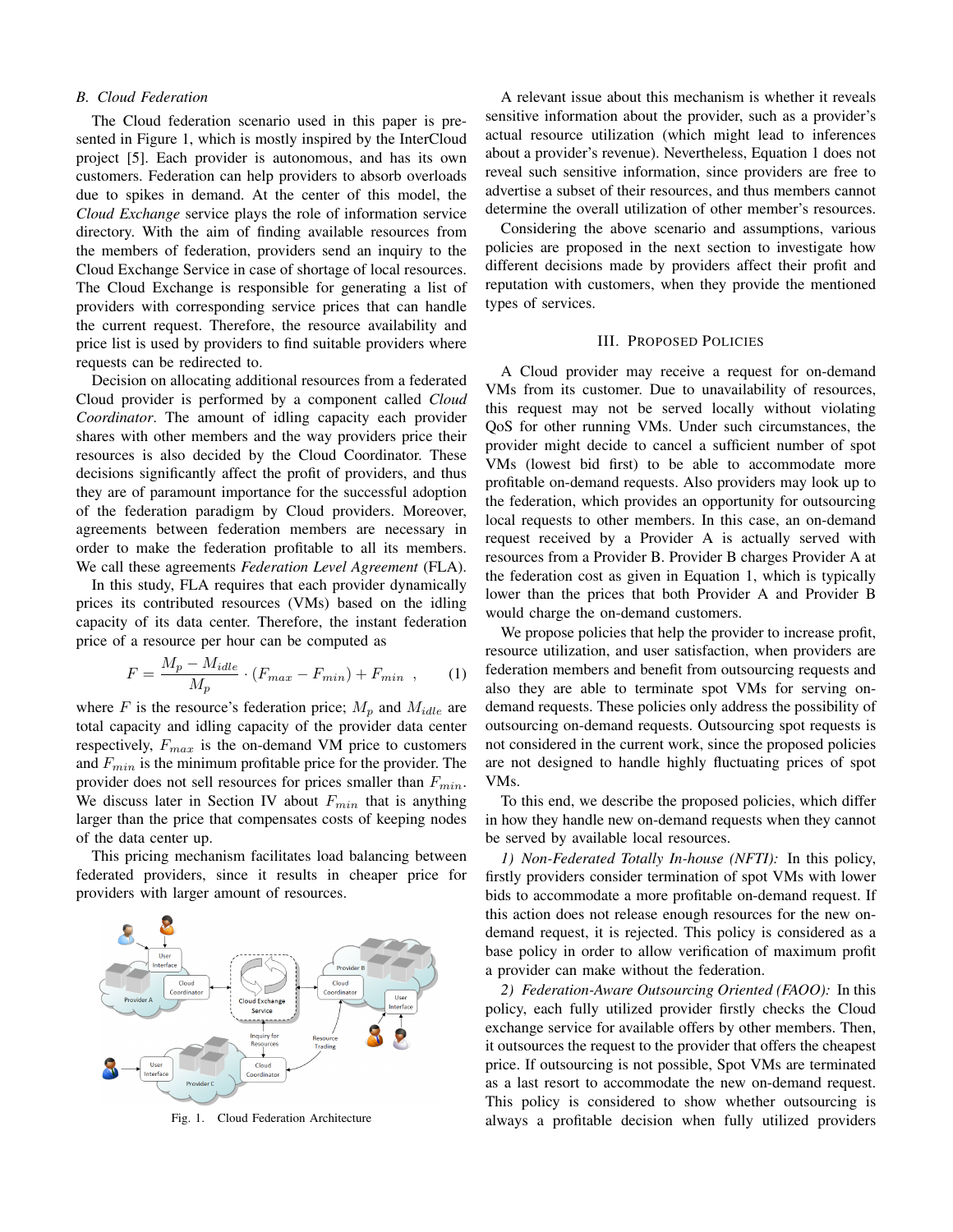receive an on-demand request and spot termination is also possible.

*3) Federation-Aware Profit Oriented (FAPO):* This policy compares the profit of outsourcing with termination of spot VMs. The idea behind this algorithm is that, in one hand, termination of spot VMs result in profit loss, and on the other hand, replacing spot VMs by on-demand ones increase the profit. Moreover, termination of spot VMs may result in spot price increase. In this policy, decisions are made based on  $P(t)$ , the *instant profit* of the provider in time  $t$ , which is given by

$$
P(t) = R(t) - C(t) \tag{2}
$$

where  $R(t)$  and  $C(t)$  are revenue and cost at time t, respectively.  $R(t)$  can be obtained as follow:

$$
R(t) = R_o(t) + R_s(t) + R_{fed}(t) + R_{out}(t) , \qquad (3)
$$

where  $R_o(t)$ ,  $R_s(t)$ ,  $R_{fed}(t)$  and  $R_{out}(t)$  are revenue of on-demand, spot, contributed to federation and outsourced resources. By contributed to federation resources, we mean those local resources used by other members of the federation to serve their customers.  $R_o(t)$  and  $R_{out}(t)$  are calculated based on the following equations:

$$
R_o(t) = v m_o(t) \cdot F_o , \qquad (4)
$$

$$
R_{out}(t) = v m_{out}(t) \cdot F_o \t , \t\t(5)
$$

where  $F<sub>o</sub>$  is the on-demand resource price per resource per hour, which is a constant value for all providers and  $vm<sub>o</sub>(t)$ and  $vm_{out}(t)$  are the number of on-demand VMs running locally and outsourced VMs, respectively.  $R_s(t)$  is given by

$$
R_s(t) = \nu m_s(t) \cdot F_s(t) \quad , \tag{6}
$$

where  $vm_s(t)$  is the number of running spot VMs and  $F_s(t)$ is the price of the spot VMs at time  $t$ .

 $R_{fed}(t)$  is calculated based on the summation of all VMs contributed to federation according to the following equation:

$$
R_{fed}(t) = \sum_{i=1}^{vm_{fed}(t)} F_{fed_i} , \qquad (7)
$$

where  $vm_{fed}(t)$  is the number of VMs contributed to federation and  $F_{fed_i}$  is the associated price for each VM contributed to federation.

In order to determine  $C(t)$  in Equation 2, both operational cost and cost of outsourcing are considered. Therefore,  $C(t)$ is given by

$$
C(t) = C_p(t) + C_{out}(t) , \qquad (8)
$$

where  $C_P(t)$  is the operational cost, which includes cost of acquiring and operating the data center nodes (i.e, hardware and software acquisition, staff salary, power consumption, cooling costs, physical space, amortization of facilities, etc).  $C_{out}(t)$  is the cost of outsourced VMs that a provider pays to federation members hosting its requests. Without loss of generality, we can assume that a constant value for  $C_p(t)$  represents various combination of the costs and effect of change of constituting parameters. Further deeper analysis of the cost in the constituting parameters on  $C_p(t)$  is left as a future analytical work. Here, a constant value for  $C_p(t)$  is assumed, whereas  $C_{out}(t)$  depends on the renting price of the outsourced VMs.  $C_{out}(t)$  is given by

$$
C_{out}(t) = \sum_{i=1}^{vm_{out}(t)} F_{out_i} , \qquad (9)
$$

where  $F_{out_i}$  is the amount paid for each outsourced VM  $vm_i$ .

By putting all the above equations together,  $P(t)$  is calculated as follows:

$$
P(t) = v m_o(t) \cdot F_o + v m_s(t) \cdot F_s(t) + \sum_{i=1}^{v m_{fed}(t)} F_{fed_i}
$$
  
+ 
$$
v m_{out}(t) \cdot F_o - C_p(t) - \sum_{i=1}^{v m_{out}(t)} F_{out_i}.
$$
 (10)

Considering Equation 10, *FAPO* policy has two choices in order to improve provider's profit. When a request for  $n$  ondemand VMs arrives at time  $t$ , and local infrastructure can only accommodate m VMs  $(m < n)$ , it can either decide to terminate the  $n - m$  lowest value bids spot VMs or outsource the new request. To choose the best approach, *FAPO* policy estimates the instant profit in future time  $t'$  for both approaches  $(t'=t+\varepsilon, \varepsilon \to 0).$ 

The spot price is always set to the value of the lowest bid being served. Therefore, termination of the  $n - m$  lowest bid spot VMs may increse spot price from  $F_s(t)$  to  $F_s(t')$  $(F_s(t) \geq F_s(t'))$ . But, according to the proposed model, this increment only affects those spot requests whose accounting period expires on or after  $t'$ , because the price of a spot VM is set at the beginning of each accounting period, which is one hour. Assuming  $k$  as the number of spot VMs whose accounting period start on  $t'$ , we replace  $k \cdot F_s(t)$  with  $k \cdot F_s(t')$ in Equation 10 to obtain estimated profit of terminating spots after accommodating *n* on-demands VMs,  $P_1(t')$  as

$$
P_1(t') = (vm_o(t) + n) \cdot F_o + v m_{out}(t) \cdot F_o - C_p(t) + (vm_s(t) - (n - m) - k) \cdot F_s(t) + k \cdot F_s(t') + \sum_{i=1}^{vm_{fed}(t)} F_{fed_i} - \sum_{i=1}^{vm_{out}(t)} F_{out_i}.
$$
 (11)

Moreover, in the case of outsourcing, estimated profit at time  $t'$ ,  $P_2(t')$ , is defined as

$$
P_2(t') = v m_o(t) \cdot F_o + v m_{out}(t) \cdot F_o
$$
  
+ 
$$
n \cdot F_o - C_p(t) + v m_s(t) \cdot F_s(t)
$$
  
+ 
$$
\sum_{i=1}^{v m_{fed}(t)} F_{fed_i} - \sum_{i=1}^{v m_{out}(t)} F_{out_i} - n \cdot F_{offer} ,
$$
 (12)

where  $F_{\text{offer}}$  is the lowest offered price in the federation. The policy compares  $P_1(t')$  and  $P_2(t')$  to make its decision. Therefore, similar terms can be eliminated from both equations and they are calculated as follows: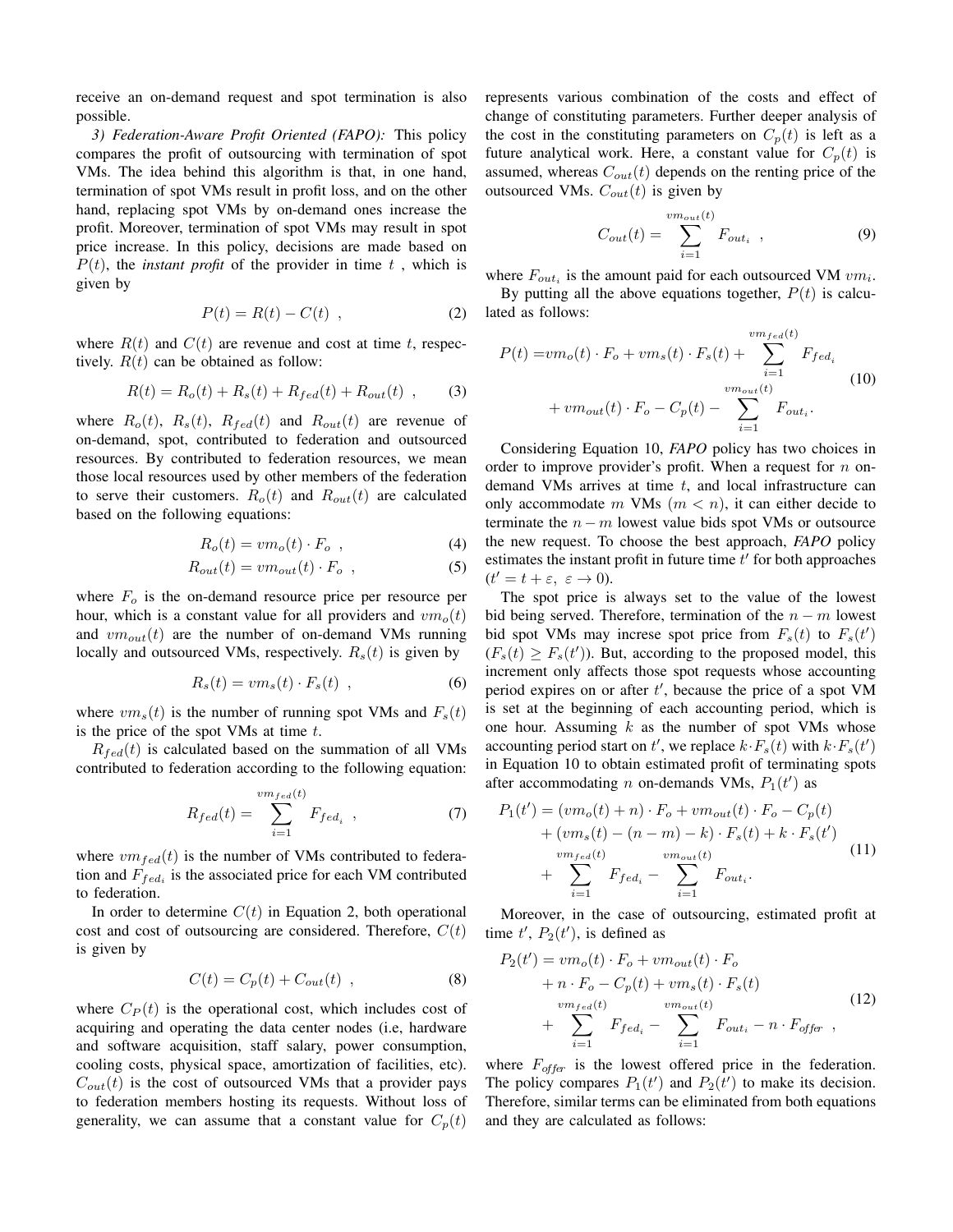$$
P_1(t') - P_2(t') = k \cdot F_s(t') - (n - m + k) \cdot F_s(t) + n \cdot F_{offer}. \tag{13}
$$

Consequently, the policy decides to outsource requests when  $P_1(t') - P_2(t') < 0$ ; if  $P_1(t') - P_2(t') \ge 0$  termination of spot VMs is more profitable and it will be recommended by the policy.

It is worth noting that none of the policies takes into account the duration of the request, because the provider does not have information about how long current VMs will remain in the system. Strategies that consider prediction of future resource availability to drive decisions will be explored in future works.

## IV. EVALUATION

This section presents an evaluation of the policies presented in the previous section. First, we describe simulation settings and performance metrics, and then experimental results are presented and discussed.

#### *A. Experimental Settings*

The experiments presented in this section were developed using CloudSim [14] discrete-event Cloud simulator.

The simulated Cloud scenario is composed of a federation containing IaaS Cloud providers. The number of providers is one of the simulation parameters, and we evaluated the effect of the policies considering different number of federation members.

For the sake of simplicity, we can assume only one type of VM is offered by providers. The VM configuration is inspired by Amazon EC2 small instances (1 CPU core, 1.7 GB RAM, 1 EC2 Compute Unit, and 160 GB of local storage). Adding different types to the model can be considered as an extension of the current work.

Providers follow the pricing model of Amazon Web Services (AWS) [7], [8]. That is, all providers charge their customers based on hourly usage, at the cost of \$0.085 per hour per on-demand VM. In the case of spot VMs, the provider charges customers based on the spot price, which fluctuates periodically according to the minimum bid in the system and resource availability. The price for each spot VM is set at the beginning of each VM-hour for the entire hour.

On the customer side, for the purpose of the bidding algorithm of spot requests, we assume that customers do not bid higher than the on-demand price, because higher bids behave like on-demand requests (they are never canceled) but generate even higher profit for the providers. Our bidding algorithm generates a uniformly-distributed random value between the minimum of bid \$0.020 and maximum of \$0.085. The minimum price is set in such a way that the value offered by customers is still enough to cover operational costs of serving the request, even though it can result in no profit for the provider. We also used \$0.020 and \$0.085 for  $F_{min}$  and  $F_{max}$ respectively in Equation 1 for pricing resources contributed by each provider in the federation.

Each simulated data center contains 128 servers, and each one supports 8 VMs. So, each provider is able to concurrently host 1024 VMs. We assumed that operational costs are

constant and the same for all the providers, so they are not considered in the experiment.

For the sake of accuracy, each experiment is carried out 20 times by using different workloads and the average of the results is reported. We explain the workload setup details in the following subsection.

#### *B. Workload setup*

Due to lack of publicly available workload models and real traces of IaaS Clouds, we apply a nine day long workload generated by the Lublin workload model [15]. To adapt this model to our scenario, we consider the number of nodes in each Lublin request as the number of VMs of the request, and this number is limited to 32 simultaneous VMs for each request. The first 12 hours of simulation and the last 36 hours are warm-up and cool-down periods respectively, and they are discarded from results. Therefore, a one week long period of simulation is considered.

The only parameters of the Lublin workload model changed for these experiments are job runtime parameters. We changed the first parameter of the Gamma distribution for runtime in Lublin model from the default value of 4.2 to 7.2 in order to generate longer VM requests. The user workload submitted to each provider is generated based on the above configuration. Providers are equidistantly distributed among time zones. Because the generated load has a daily cycle with peak hours, providers' loads vary. For example, while provider A is at its peak period, provider B will be at its off-peak time.

We intend to study the behavior of different policies in different situations. For this purpose, effects of four input parameters on the providers are investigated.

The first input parameter is the system load. The difference in the proposed policies lies on the action taken at the time at which a provider's resources are fully utilized and requires additional resources. In this direction, the arrival rate of requests has been selected as the most suitable parameter to adjust the load of a provider. With the intention of changing providers load, arrival rate of requests has been changed by varying the *aarr* parameter of the model between 8.2 and 6.4. aarr is the shape parameter of the Gamma distribution.

Another parameter that impacts the policies' performance is the ratio of spot requests to total requests (on-demand plus spot requests). We named this parameter  $\beta$  ( $0 \le \beta \le 100\%$ ), and this is defined as follows. After generating the 9 days long workload, we randomly select some of the generated requests as spot requests so  $\beta$  percent of the requests are spot requests.

The third parameter evaluated,  $\alpha$ , contains the rate of spot requests that are persistent. It impacts the provider's profit because it determines the amount of requests that are going to be kept in the provider to be served when resources become available.

Finally, *Number of providers* is another parameter that is considered. This parameter is important because it increases the chance of members finding other members with lower load to select as the target of outsourced requests.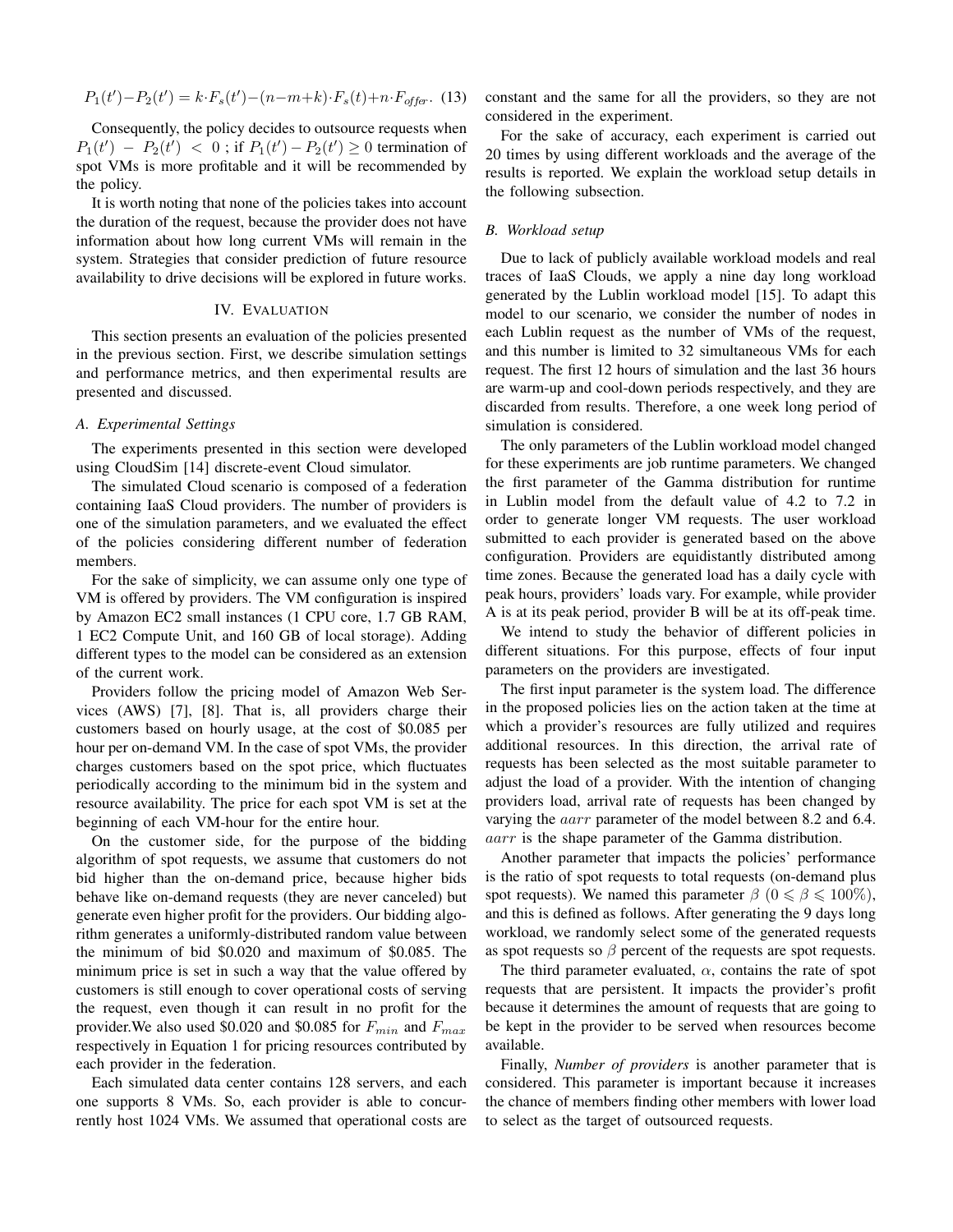

Fig. 2. Impact of percentage of spot requests on (a) Profit (b) Utilization, and (c) Number of rejected on-demand VMs for a provider with different policies.



Fig. 3. Impact of percentage of persistent spot requests on (a) Profit (b) Utilization, and (c) Number of rejected on-demand VMs, for a provider with policies.

# *C. Performance Metrics*

We applied the following metrics to analyze the impact of the proposed policies in the providers:

1) *Profit.* This metric is calculated for each provider and it is defined as the achieved revenue during a time period minus the cost incurred in the same time period. In our results, we ignore operational costs. Therefore,

$$
Profit(\Delta t) = Revenue(\Delta t) - Cost_{out}(\Delta t) , (14)
$$

where  $Revenue(\Delta t)$  is the revenue obtained during  $\Delta t$ including on-demand, spot, contributed to the federation, and outsourced requests, whereas  $Cost_{out}(\Delta t)$  is the cost of the outsourcing VMs at the same period.

2) *Utilization.* This metric is defined as the ratio between the number of hours of VMs used by requests (both local and contributed to the federation) and the maximum number of hours of VMs in a time period.

$$
Utilization(\Delta t) = \frac{\sum_{i=1}^{vm} runtime(vm_i)}{vm_{max} \cdot \Delta t} , \quad (15)
$$

where  $vm$  is the total number of VMs including ondemand, spot and contributed to federation VMs and  $vm<sub>max</sub>$  is the maximum number of VMs that a provider can run simultaneously in its data center.  $\textit{runtime}(vm_i)$ shows the corresponding runtime for each VM.

3) *Number of rejected on-demand VMs.* This metric shows the number of on-demand VMs rejected. It considers only on-demand requests, because providers never reject spot VM requests which are kept in waiting queues until the bid price is reached. It does not show the number of rejected requests because each request may contain demand for more than one VM. We select this metric instead of rejected number of requests because it better shows potential revenue losses.

# *D. Results*

Results presented for profit and utilization are the normalized values for each metric using the result obtained for the *NFTI* policy as the base value. Since the *NFTI* policy reflects the situation where providers do not explore capacities of the federation, the use of normalized values allows us to quantify the benefits of federation-aware policies on each provider.

*1) Impact of percentage of spot requests:* The first experiment aimed at evaluating how changes in the ratio between spot and on-demand requests affect performance metrics.

This experiment's simulation scenario consists of 5 providers, each one with a workload whose aarr value is 6.7 and 40% of the spot requests as persistent requests. The workload for each provider was generated as described in Section IV-B, but the percentage of spot VM requests  $(\beta)$  varied between 10% and 90% of the total amount of requests submitted to each provider. Results for this scenario are presented in Figure 2.

Figure 2(a) shows that, for smaller amount of spot VM requests, exploiting the potential of federation for outsourcing or contributing to the federation helps providers to enhance profit. After the point that 50% of requests are spot requests, providers are not able to increase profit since spot VM price is the most effective factor on the profit. Moreover, when a significant number of running VMs in the data center belongs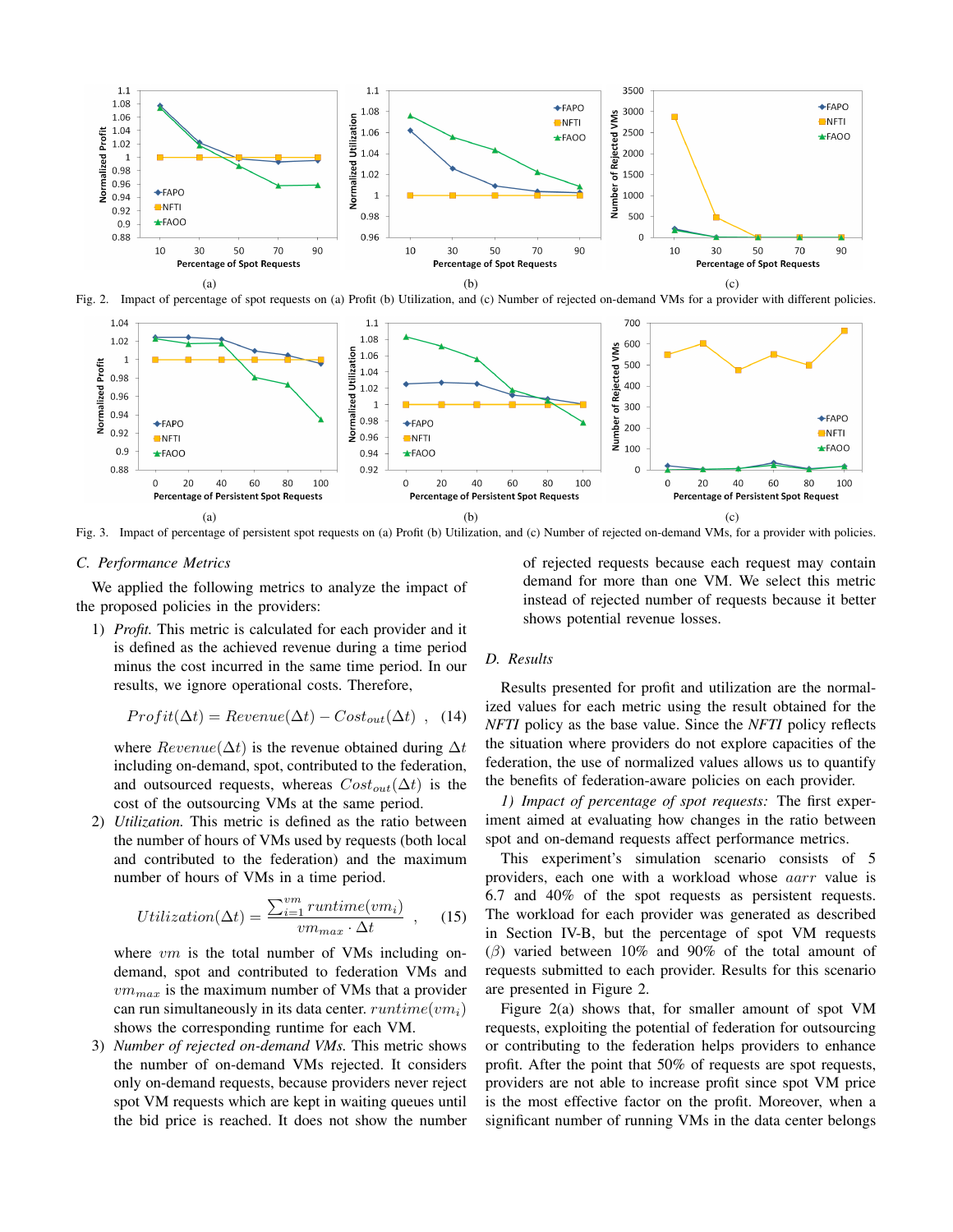to spot requests, providers are able to absorb spikes in demand just by terminating spot VMs.

Besides the fact that the presence of more spot VMs in data center decreases the potential of the federation for making profit, the *FAPO* policy has better performance comparing to the *FAOO* policy with higher profit and less utilization.

As shown in Figure 2(b), the utilization achieved with the *FAOO* and *FAPO* policies are always higher than with *NFTI*, because providers dedicate part of their capacity to the federation. However, *FAPO* witnesses smaller utilization, although it generates more profit than *FAOO*. This is due to the fact that *FAOO* contributes to the federation more than *FAPO*, and also terminates less spot VMs than *FAPO*, which results in lower spot price.

As we expected, by increasing the amount of spot requests, it is less likely that on-demand requests while rejected, because the chance of finding a spot VM to be terminated increases. Moreover, Figure 2(b) shows that less rejections occur for those policies that benefit from federation, especially when the percentage of spot VMs is low.

*2) Impact of percentage of persistent spot requests:* This second experiment demonstrates the effects of changing the percentage of persistent spot VMs requests on providers. This experiment's simulation scenario consists of 5 data centers, aarr value of 6.7 and 30% of spot requests among the total number of requests for each provider. The workload for each provider was generated as described in Section IV-B, but the percentage of persistent spot VMs  $(\alpha)$  varied between 0% and 100% of the total amount of spot requests submitted to each provider. Results for this scenario are presented in Figure 3.

More persistent spot VM requests results in less usage discontinuation, since even after termination of spot VMs the system retains the requests themselves, which can be served in a later stage. Percentage of persistent spot VMs is significant, since termination of spots VMs that are persistent does not cause load and revenue loss, but increases the current spot price, and consequently provider profit.

Therefore, according to Figure 3(a), profit making of the *FAOO* policy drastically decreases after a point where 50% of spot market is used by persistent spot VMs, because this policy causes less spot VMs termination than other policies. The *FAPO* policy shows better performance in comparison to other policies regarding profit, as it benefits from outsourcing in lower percentage of persistent spot VMs, and termination of spot VMs in higher percentage of persistent spot VMs.

It is expected that a smooth increase in utilization will occur when there are more persistent spot VMs, however, it is not observable in Figure 3(b). This is because spot termination does not result in losing part of VM requests. Thus, when there is a higher percentage of persistent spot VMs, policies converge to a specific utilization point because the total load remains constant in higher persistency of spot VMs.

Finally, the percentage of persistent spot requests does not have a significant effect on the number of rejected on-demand VMs. However, due to the lack of outsourcing choice, a higher number of rejected requests is seen when *NFTI* is applied.

*3) Impact of the load:* The third experiment evaluates the effect of load variation. This experiment's simulation scenario consists of 5 data centers,  $\alpha$  of 40% and  $\beta$  of 30%. The workload for each provider was generated as described in Section IV-B, but the *aarr* parameter of the Lublin workload varied between 8.2 and 6.4 to vary the number of generated requests for all the providers.

Figure 4 shows the impact of varying the aarr parameter, which results in a different number of requests, on the proposed policies. Since our policies are triggered when the provider is fully utilized, load is the most influential parameter in our experiments. By increasing the number of total requests, and consequently provider's load, the provider frequently experiences a situation where it has to decide between outsourcing and terminating spot VMs. According to Figures 4(a) and 4(b) *FAPO* and *FAOO*, which support outsourcing, have higher profit and utilization by increasing load. However, the *FAPO* policy outperforms the *NFTI* policy by having a higher profit with smaller utilization. The difference between *FAPO* and *FAOO* is more observable at higher loads.

By decreasing the number of requests, the number of ondemand VM rejection also decreases, because providers are subject to a lower load. The *NFTI* policy is more sensitive to this effect, because it does not support the outsourcing option.

*4) Impact of number of providers in the federation:* This experiment evaluates the impact of number of participants in the federation on the results delivered by each policy. In this experiment,  $\alpha$  is 40%,  $\beta$  is 30%, and *aarr* is 6.7. The experiment was repeated with 3, 5, and 7 providers. The results are presented in Figure 5.

By increasing the number of providers, policies with an outsourcing option have a smaller number of rejected ondemand VMs, because it is more likely that a provider can be found who could serve the outsourced request. Increasing the number of providers does not have any impact in *NFTI*, as in this policy there is no interaction with federation members. For *FAOO* and *FAPO*, an increase in the number of providers in the federation results in lower profit, because of better matching in supply and demand. That is, the offer price for contributing to the federation falls and outsourcing becomes more profitable.

#### V. RELATED WORK

Despite several recently proposed platforms for Cloud federation [4], [5], [16], with different motivations and incentives for parties to join it, many fundamental problems and questions about federation remain unanswered. One of these problems is deciding when providers should outsource their local requests to other participants of the federation or how many and at what price they should provide resources to the federation. The outsourcing problem is not considered only in the context of federated Clouds; it was also investigated as a way of increasing capacity or scalability of applications in hybrid Clouds [17], distributed grid environment [18], and clusters [19].

Goiri et al. [9] present a profit-driven policy for decisions related to outsourcing or selling idling resources. On that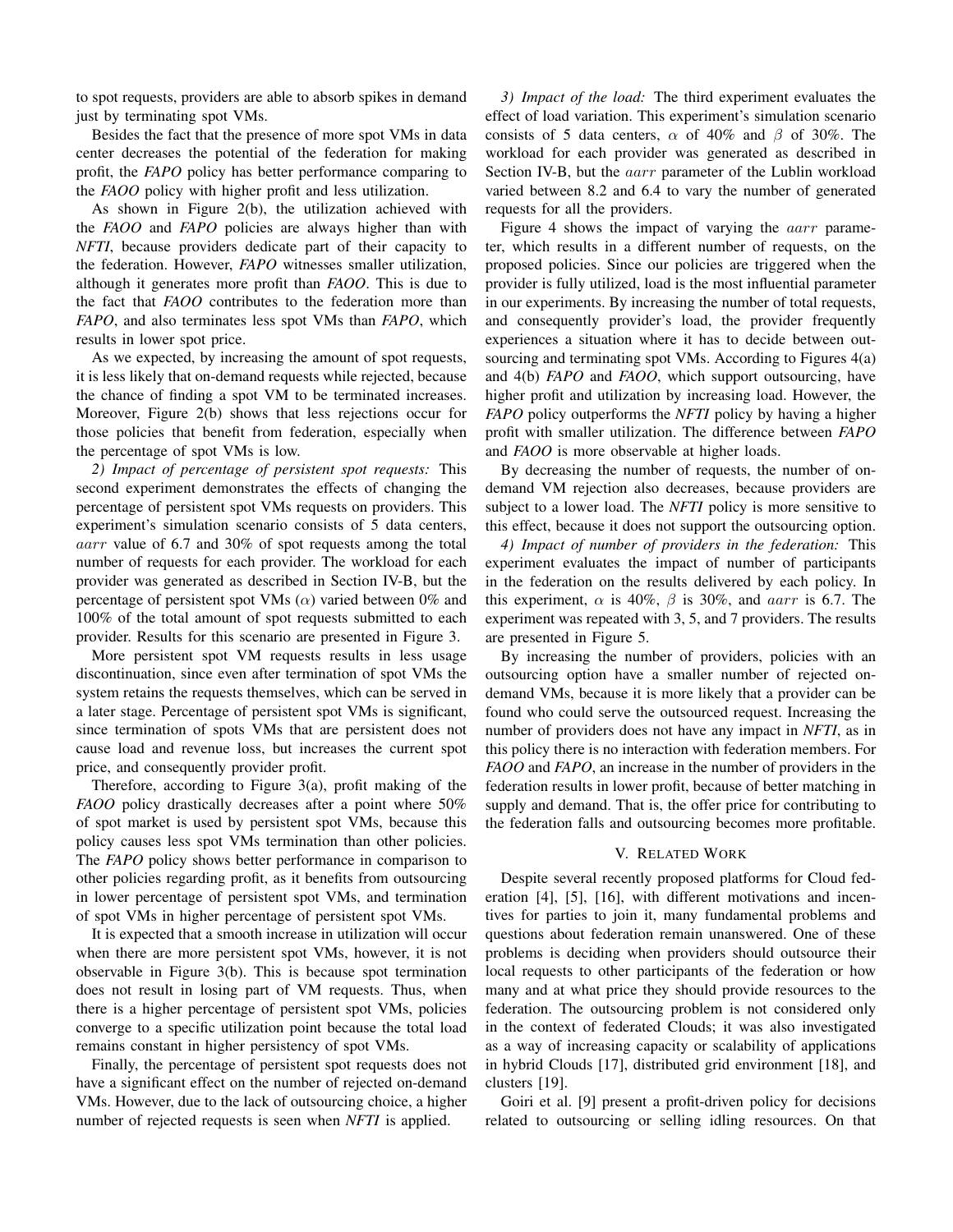

Fig. 5. Impact of number of providers on (a) Profit (b) Utilization, and (c) Number of rejected on-demand VMs for a provider with different policies.

approach, providers have the option of shutting down unused nodes of the data center to save power. However, they did not take into account different types of VMs (e.g. on-demand and spot) and possible actions like terminating low priority leases.

A user satisfaction-oriented scheduling algorithm for service requests was proposed by Lee et al. [20]. Such an algorithm tries to maximize Cloud providers' profit by accepting as many service requests as possible, as long as QoS is kept at a certain level. In this regard, contracting with other service providers was taken into account as a method to avoid rejection of user requests. One of the main differences between this and our approach is that we specifically focus on federation of IaaS providers that serve requests for VMs. Moreover, we claim that federation, rather than being merely a technique for avoiding service rejection at provider level, can also be a source of profit for providers by allowing them to negotiate otherwise wasted resources at competitive prices.

The problem of how to value resources and how price may impact utilization is not a trivial one. Current public Cloud service providers like Amazon, GoGrid and RackSpace usually adopt fixed pricing strategies for the infrastructure services they provide. However, fixed pricing models are not suitable for federated environments as a policy to be applied between its participants, because it neither reflects current market price of resources due to dynamism in supply and demand nor generates any incentives for providers to join the federation. Dynamic pricing of resources, however, lies outside the scope of current work, and has been a subject of other studies [21]. Hence, in this work, a policy based on the provider utilization, is applied by federated providers to dynamically value resources.

The subject of leveraging spot VMs has recently attracted considerable attention. Andrzejak et al. [22] have proposed a probabilistic decision model to help users decide how much to bid for a certain spot instance type in order to meet a certain monetary budget or a deadline. Yi et al. [23] proposed a method to reduce monetary costs of computations using Amazon EC2s spot instances for resource provisioning. These works consider methods for increasing customers' benefit in using spot VMs, while we are interested in better resource provisioning policies for providers in the presence of spot VMs. Moreover, the problem of dynamic allocation of data center resources to different spot markets to maximize cloud provider's total revenue has been investigated by Zhang et al. [11].

A few works consider the application of market-oriented mechanisms in federated environments [24], [25]. These mechanisms mostly promote fairness and ensure mutual benefits for parties involved in the federation. Study and development of such techniques motivate both resource providers and resource consumers to join and stay in the market. Niyato et al. [26] study the cooperative behavior of multiple cloud providers and propose a cooperative game model. Our work, on the other hand, is focused on specific policies to be applied by Cloud IaaS resource providers to decide when to buy computational resources and how resources should be made available in the market for other IaaS providers.

## VI. CONCLUSION AND FUTURE WORK

We proposed policies to enhance IaaS providers' profit when the provider is member of a Cloud federation. Since each provider has restricted amount of capacity, increase in load may overload a provider's data center and may result in QoS